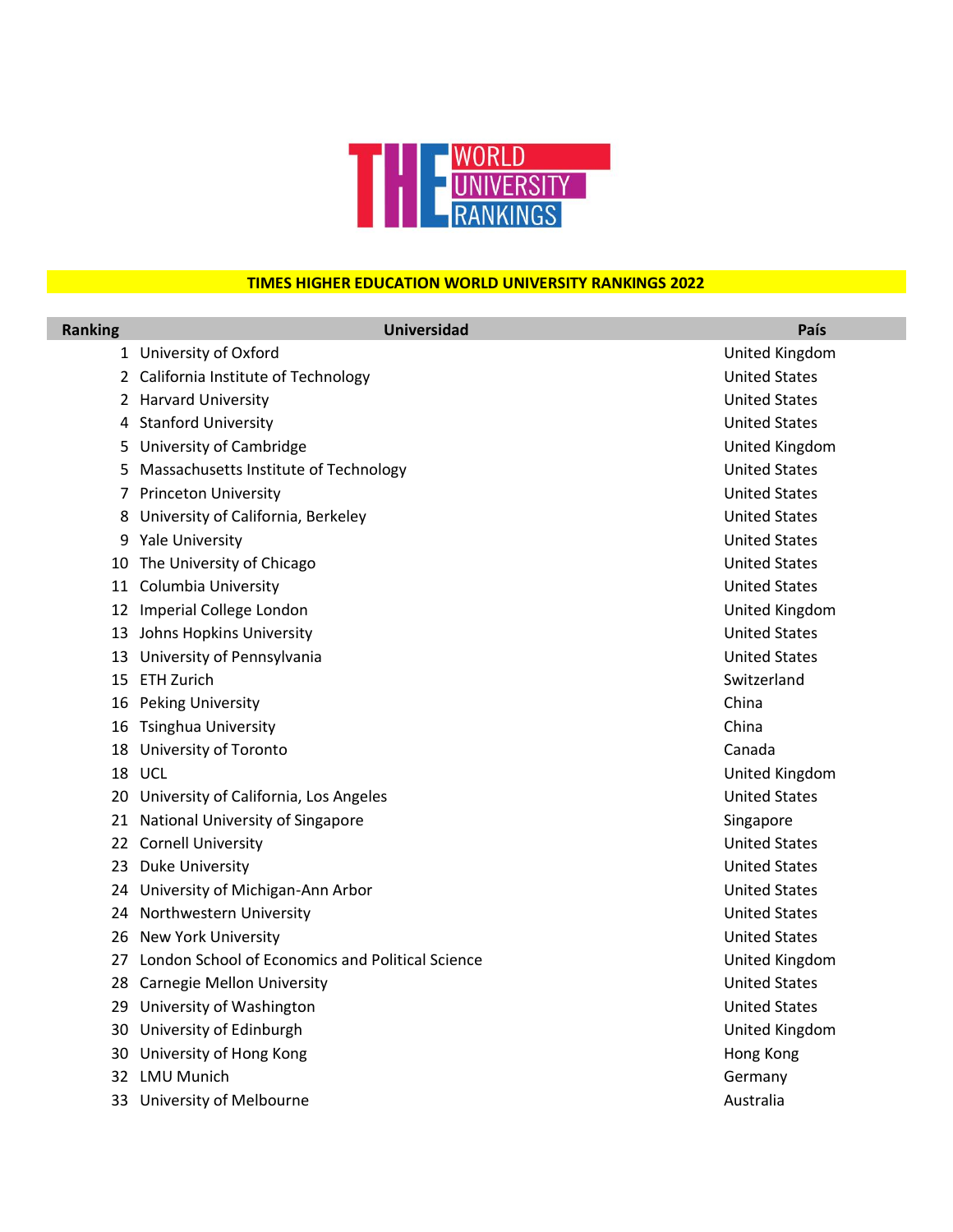|     | 34 University of California, San Diego                       | <b>United States</b> |
|-----|--------------------------------------------------------------|----------------------|
|     | 35 King's College London                                     | United Kingde        |
|     | 35 The University of Tokyo                                   | Japan                |
|     | 37 University of British Columbia                            | Canada               |
|     | 38 Technical University of Munich                            | Germany              |
|     | 39 Karolinska Institute                                      | Sweden               |
|     | 40 École Polytechnique Fédérale de Lausanne                  | Switzerland          |
|     | 40 Paris Sciences et Lettres - PSL Research University Paris | France               |
|     | 42 Heidelberg University                                     | Germany              |
|     | 42 KU Leuven                                                 | Belgium              |
|     | 44 McGill University                                         | Canada               |
|     | 45 Georgia Institute of Technology                           | <b>United States</b> |
|     | 46 Nanyang Technological University, Singapore               | Singapore            |
|     | 47 University of Texas at Austin                             | <b>United States</b> |
|     | 48 University of Illinois at Urbana-Champaign                | <b>United States</b> |
|     | 49 Chinese University of Hong Kong                           | Hong Kong            |
|     | 50 University of Manchester                                  | United Kingde        |
|     | 51 Washington University in St Louis                         | <b>United States</b> |
|     | 52 University of North Carolina at Chapel Hill               | <b>United States</b> |
|     | 53 Wageningen University & Research                          | <b>Netherlands</b>   |
|     | 54 Australian National University                            | Australia            |
|     | 54 The University of Queensland                              | Australia            |
|     | 54 Seoul National University                                 | South Korea          |
|     | 57 Monash University                                         | Australia            |
|     | 58 University of Sydney                                      | Australia            |
|     | 58 University of Wisconsin-Madison                           | <b>United States</b> |
|     | 60 Fudan University                                          | China                |
|     | 61 Kyoto University                                          | Japan                |
|     | 62 Boston University                                         | <b>United States</b> |
|     | 63 University of Southern California                         | <b>United States</b> |
|     | 64 Brown University                                          | <b>United States</b> |
|     | 65 University of Amsterdam                                   | <b>Netherlands</b>   |
|     | 66 The Hong Kong University of Science and Technology        | Hong Kong            |
| 67  | University of California, Davis                              | <b>United States</b> |
|     | 68 University of California, Santa Barbara                   | <b>United States</b> |
|     | 69 Utrecht University                                        | <b>Netherlands</b>   |
|     | 70 UNSW Sydney                                               | Australia            |
|     | 71 Leiden University                                         | Netherlands          |
|     | 72 Erasmus University Rotterdam                              | Netherlands          |
| 73. | Charité - Universitätsmedizin Berlin                         | Germany              |
|     | 74 Humboldt University of Berlin                             | Germany              |
| 75. | Delft University of Technology                               | Netherlands          |
|     | 75 Zhejiang University                                       | China                |

**United States** United Kingdom United States **United States** United States Hong Kong United Kingdom United States United States United States United States United States Netherlands 66 The Hong Kong University of Science and Technology Hong Kong United States United States Netherlands Netherlands Netherlands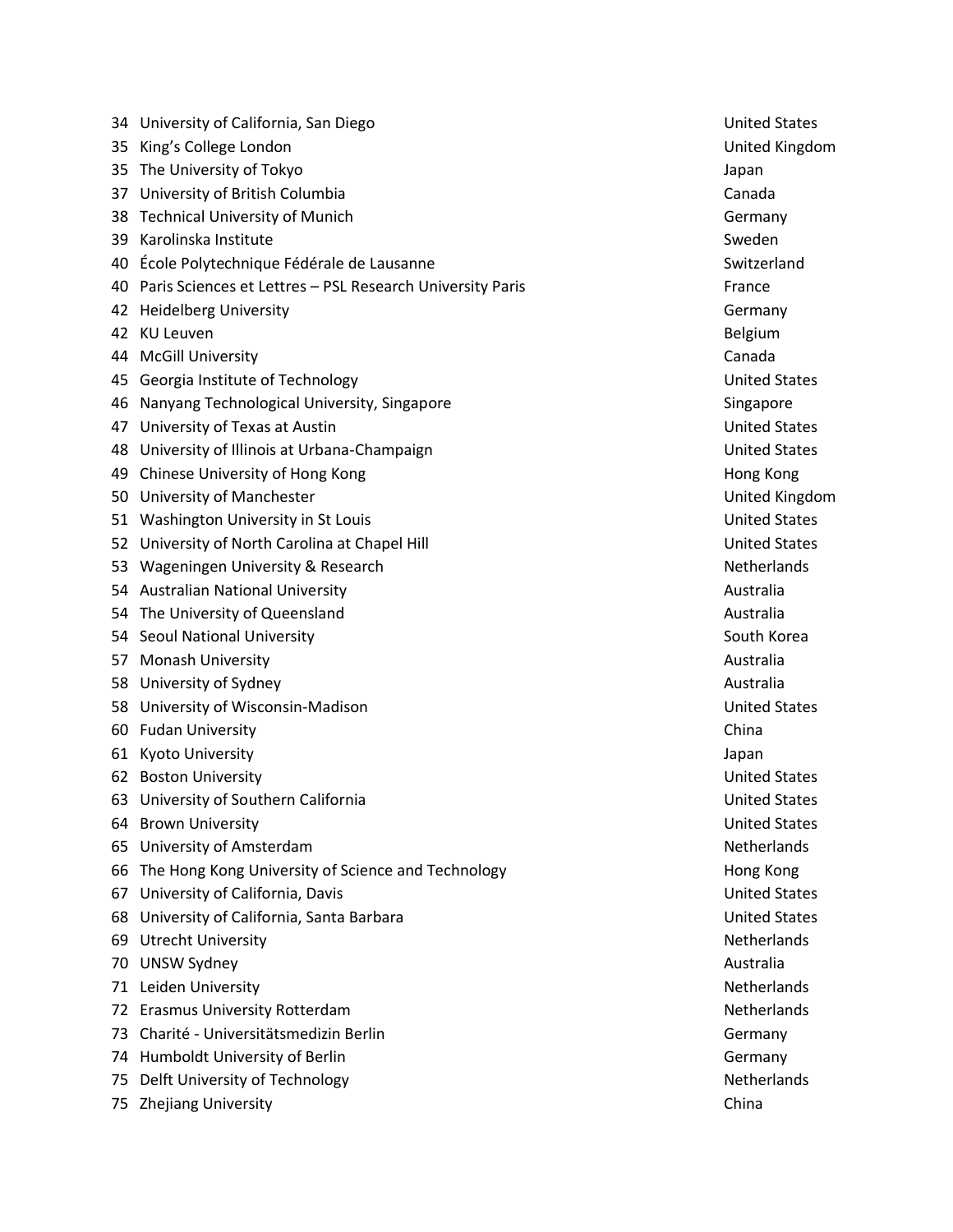|     | 75 University of Zurich                                    | Switzerland          |
|-----|------------------------------------------------------------|----------------------|
| 78  | University of Tübingen                                     | Germany              |
| 78  | University of Warwick                                      | United Kingd         |
| 80  | University of Groningen                                    | Netherlands          |
| 80  | <b>McMaster University</b>                                 | Canada               |
| 82  | <b>Emory University</b>                                    | <b>United States</b> |
| 83  | Free University of Berlin                                  | Germany              |
| 84  | Shanghai Jiao Tong University                              | China                |
| 85  | Ohio State University (Main campus)                        | <b>United States</b> |
| 86  | University of Glasgow                                      | United Kingd         |
| 86  | University of Minnesota                                    | <b>United States</b> |
|     | 88 University of Montreal                                  | Canada               |
| 88  | University of Science and Technology of China              | China                |
|     | 88 Sorbonne University                                     | France               |
| 91  | Hong Kong Polytechnic University                           | Hong Kong            |
|     | 91 Institut Polytechnique de Paris                         | France               |
|     | 92 University of Bristol                                   | United Kingdo        |
| 93. | University of Maryland, College Park                       | <b>United States</b> |
| 93  | <b>Michigan State University</b>                           | <b>United States</b> |
| 96  | University of Copenhagen                                   | Denmark              |
| 96  | <b>Ghent University</b>                                    | Belgium              |
|     | 98 University of California, Irvine                        | <b>United States</b> |
| 99  | Dartmouth College                                          | <b>United States</b> |
| 99  | Korea Advanced Institute of Science and Technology (KAIST) | South Korea          |
| 101 | University of Bern                                         | Switzerland          |
|     | 101 University of Helsinki                                 | Finland              |
| 103 | University of Basel                                        | Switzerland          |
|     | 104 Aarhus University                                      | Denmark              |
| 105 | University of Birmingham                                   | United Kingd         |
|     | 105 Nanjing University                                     | China                |
|     | 105 Purdue University West Lafayette                       | <b>United States</b> |
|     | 108 University of Freiburg                                 | Germany              |
| 108 | <b>RWTH Aachen University</b>                              | Germany              |
| 110 | University of Sheffield                                    | United Kingde        |
| 111 | University of Adelaide                                     | Australia            |
| 112 | University of Bonn                                         | Germany              |
| 113 | National Taiwan University (NTU)                           | Taiwan               |
|     | 113 Vanderbilt University                                  | <b>United States</b> |
|     | 115 Vrije Universiteit Amsterdam                           | Netherlands          |
|     | 116 Lund University                                        | Sweden               |
|     | 117 Université Paris-Saclay                                | France               |
|     | 117 Queen Mary University of London                        | United Kingdo        |
|     | 119 University of Göttingen                                | Germany              |

United Kingdom **United States United States** United Kingdom **United States** Hong Kong United Kingdom **United States** United States **Poren Advanced Institute of South Korea** Switzerland United Kingdom United States United Kingdom United States Netherlands United Kingdom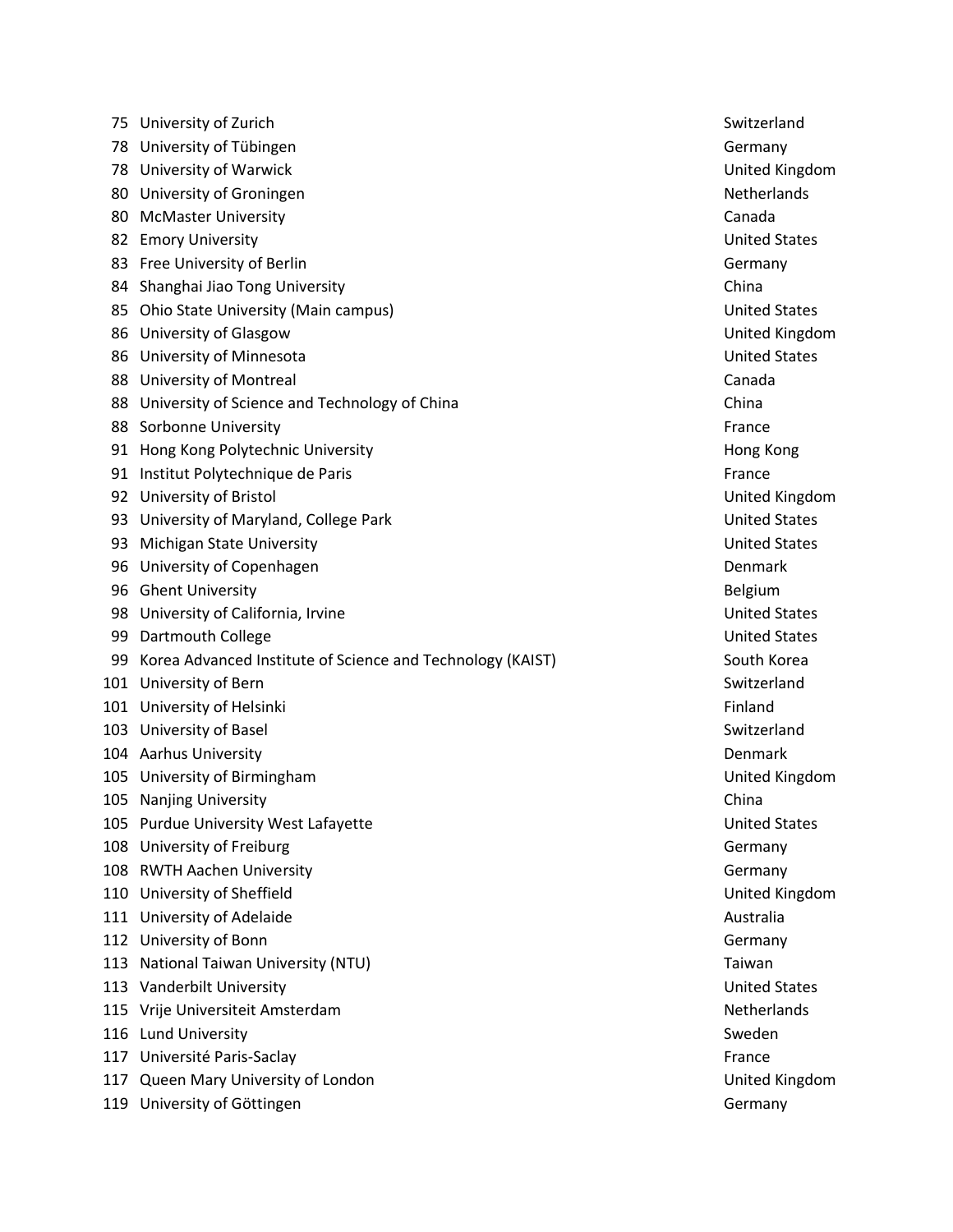119 University of Oslo Norway 119 Penn State (Main campus) United States 122 Lancaster University United Kingdom 122 Sungkyunkwan University (SKKU) South Korea South Korea South Korea 124 University of Southampton United Kingdom 125 University of Alberta Canada 126 Case Western Reserve University **Network Constructs** Case Western Reserve United States 127 University of Leeds **United Kingdom** United Kingdom 127 Maastricht University Netherlands and Security Netherlands Netherlands 127 University of Virginia (Main campus) United States 130 Georgetown University United States 131 Uppsala University **Sweden** 132 Arizona State University (Tempe) **132 Arizona States** United States 132 University of Hamburg Germany Germany Communication of the Communication of the Communication of the Communication of the Communication of the Communication of the Communication of the Communication of the Communicatio 132 The University of Western Australia Australia Australia **136 Rice University No. 2018 Contract Contract Contract Contract Contract Contract Contract Contract Contract Contract Contract Contract Contract Contract Contract Contract Contract Contract Contract Contract Contract** 137 University of Auckland New Zealand New Zealand New Zealand 137 University of Vienna **Austria** Austria **Austria** Austria Austria Austria Austria Austria 139 Radboud University Nijmegen Netherlands Netherlands 139 Technical University of Berlin Germany Communication of Berlin Germany Germany 140 University of Pittsburgh-Pittsburgh campus density and the United States 141 University of Nottingham United Kingdom **142** University of Rochester **National States** And States **United States** United States 143 University of Antwerp **Belgium** Belgium 143 University of Exeter National According Control of Control of Control of Control of Control of Control of Control of Control of Control of Control of Control of Control of Control of Control of Control of Control of Co 143 University of Technology Sydney Australia and Australia Australia Australia 146 University of Mannheim Germany Communication of the Communication of the Germany 146 Newcastle University United Kingdom 146 Trinity College Dublin **Internal College Dublin** Ireland 146 Ulm University **Germany** Germany 150 University of Arizona United States 151 City University of Hong Kong Hong Hong Kong Hong Kong Hong Kong Hong Kong Hong Kong Hong Kong Hong Kong Hong Kong 151 University of Sussex United Kingdom 151 Yonsei University (Seoul campus) South Korea South Korea South Korea South Korea 154 University of Florida United States 155 Université de Paris France 156 Pompeu Fabra University Spain Subsetted and Spain Spain Spain Spain Spain Spain 157 Wuhan University China 158 University of Aberdeen **National State Act of Aberdeen** United Kingdom 158 University of Colorado Boulder New York 1988 United States United States 158 Lomonosov Moscow State University **Russian Federation** Russian Federation 158 Université Catholique de Louvain **162 Durham University Community Community** Community Community Community Community Community Community Community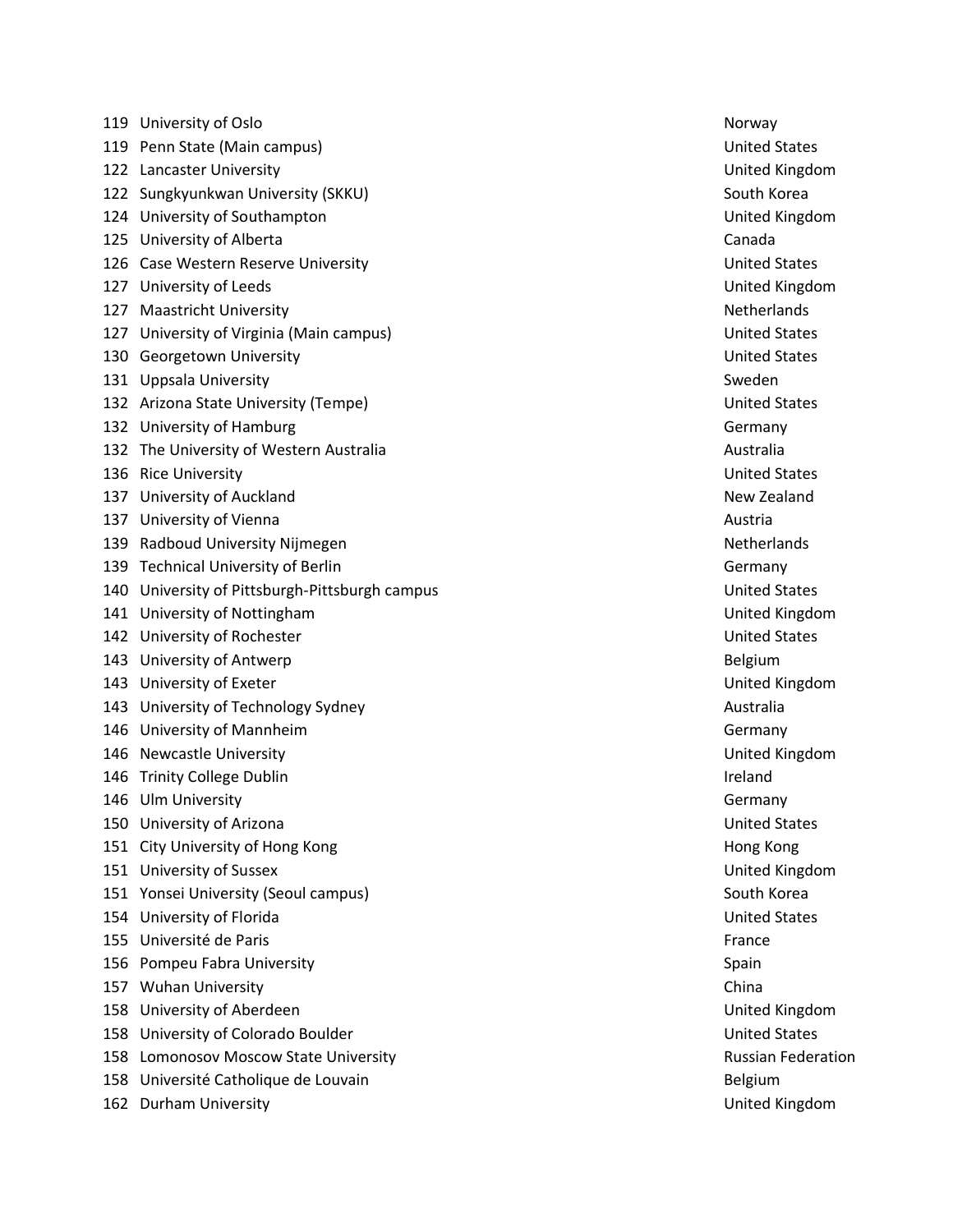|         | 162 University of Ottawa                                       |         | Canada               |
|---------|----------------------------------------------------------------|---------|----------------------|
|         | 162 Southern University of Science and Technology (SUSTech)    | China   |                      |
|         | 165 University of Würzburg                                     |         | Germany              |
|         | 166 Bielefeld University                                       |         | Germany              |
|         | 167 Indiana University                                         |         | <b>United States</b> |
|         | 168 Northeastern University                                    |         | <b>United States</b> |
|         | 169 University of York                                         |         | United Kingde        |
|         | 170 Autonomous University of Barcelona                         | Spain   |                      |
|         | 170 University of Canberra                                     |         | Australia            |
|         | 172 University of Bologna                                      | Italy   |                      |
|         | 172 University of Cologne                                      |         | Germany              |
|         | 172 TU Dresden                                                 |         | Germany              |
|         | 172 Tufts University                                           |         | <b>United States</b> |
|         | 176 University of Lausanne                                     |         | Switzerland          |
|         | 176 Stockholm University                                       |         | Sweden               |
|         | 178 University of Liverpool                                    |         | <b>United Kingdo</b> |
|         | 178 Ulsan National Institute of Science and Technology (UNIST) |         | South Korea          |
|         | 180 Karlsruhe Institute of Technology                          |         | Germany              |
|         | 181 Huazhong University of Science and Technology              | China   |                      |
|         | 182 University of East Anglia                                  |         | United Kingdo        |
|         | 183 University of Cape Town                                    |         | South Africa         |
|         | 183 University of Notre Dame                                   |         | <b>United States</b> |
|         | 185 University of Gothenburg                                   |         | Sweden               |
|         | 185 University of Leicester                                    |         | United Kingdo        |
|         | 185 Pohang University of Science and Technology (POSTECH)      |         | South Korea          |
|         | 185 Technical University of Denmark                            |         | Denmark              |
|         | 189 Cardiff University                                         |         | United Kingde        |
|         | 190 King Abdulaziz University                                  |         | Saudi Arabia         |
|         | 190 Rutgers, the State University of New Jersey                |         | <b>United States</b> |
|         | 192 Macquarie University                                       |         | Australia            |
|         | 193 University of Barcelona                                    | Spain   |                      |
|         | 193 Queensland University of Technology                        |         | Australia            |
|         | 193 Texas A&M University                                       |         | <b>United States</b> |
|         | 196 Medical University of Graz                                 | Austria |                      |
|         | 197 University of Erlangen-Nuremberg                           |         | Germany              |
|         | 197 University of Geneva                                       |         | Switzerland          |
|         | 197 University of Hohenheim                                    |         | Germany              |
| 197     | Sapienza University of Rome                                    | Italy   |                      |
|         | 197 Scuola Normale Superiore di Pisa                           | Italy   |                      |
| 201-250 | Aalborg University                                             |         | Denmark              |
| 201-250 | Aalto University                                               | Finland |                      |
| 201-250 | <b>Alfaisal University</b>                                     |         | Saudi Arabia         |
|         |                                                                |         |                      |

201-250 Auckland University of Technology New Zealand New Zealand

**United States United States** United Kingdom **United States** United Kingdom United Kingdom United Kingdom 185 Pohang University CH) South Korean United Kingdom Saudi Arabia **United States United States** Switzerland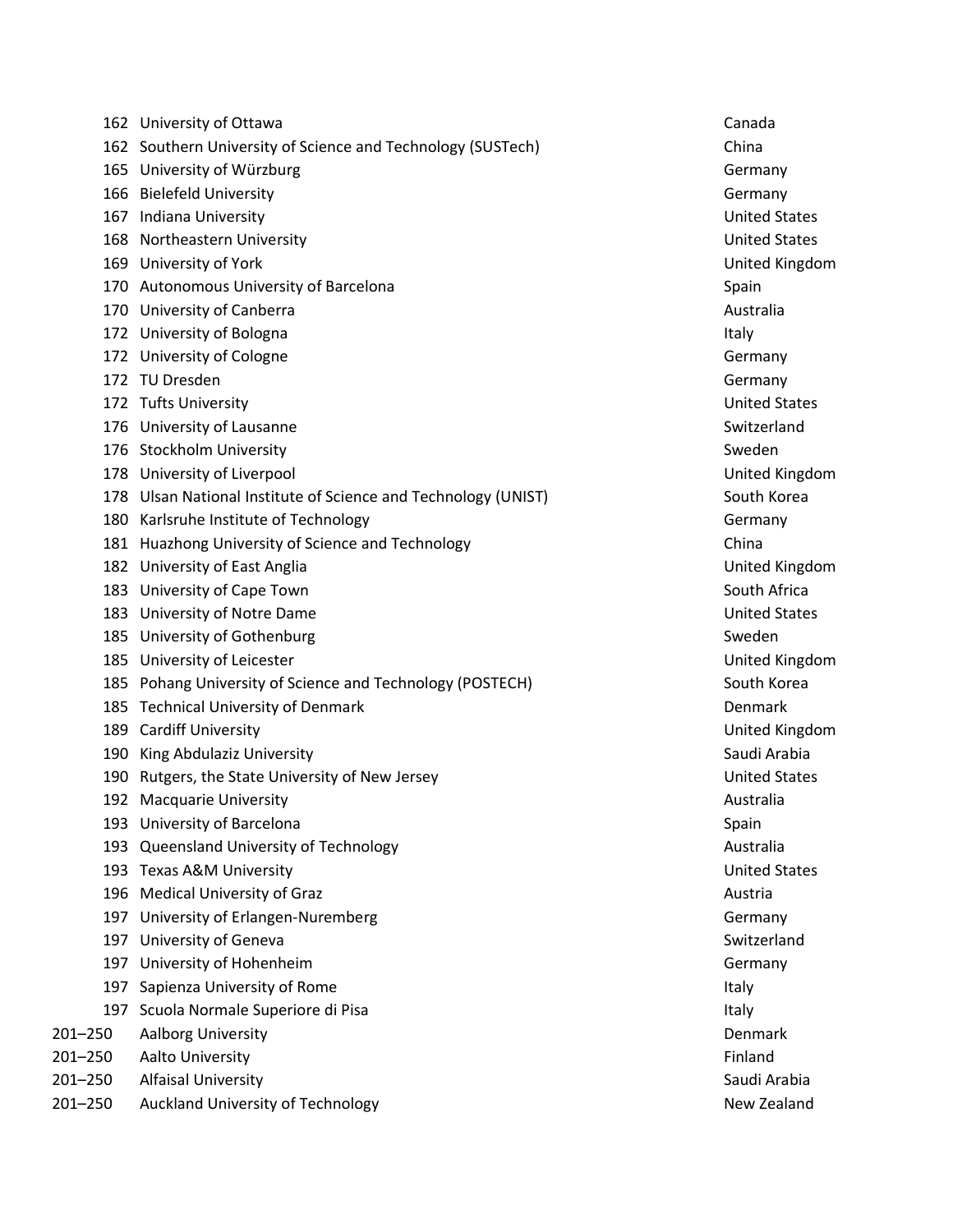| 201-250     | University of Bath                                | United Kingdo        |
|-------------|---------------------------------------------------|----------------------|
| $201 - 250$ | University of Bergen                              | Norway               |
| $201 - 250$ | <b>Brighton and Sussex Medical School</b>         | United Kingdo        |
| $201 - 250$ | University of Calgary                             | Canada               |
| $201 - 250$ | University of California, Santa Cruz              | <b>United States</b> |
| $201 - 250$ | Copenhagen Business School                        | Denmark              |
| $201 - 250$ | University of Dundee                              | United Kingdo        |
| $201 - 250$ | Eindhoven University of Technology                | Netherlands          |
| $201 - 250$ | Friedrich Schiller University Jena                | Germany              |
| $201 - 250$ | George Washington University                      | <b>United States</b> |
| $201 - 250$ | <b>Griffith University</b>                        | Australia            |
| $201 - 250$ | University of Konstanz                            | Germany              |
| $201 - 250$ | Korea University                                  | South Korea          |
| $201 - 250$ | KTH Royal Institute of Technology                 | Sweden               |
| $201 - 250$ | La Trobe University                               | Australia            |
| $201 - 250$ | Université Libre de Bruxelles                     | Belgium              |
| $201 - 250$ | University of Macau                               | Macao                |
| $201 - 250$ | University of Massachusetts                       | <b>United States</b> |
| $201 - 250$ | Medical University of Innsbruck                   | Austria              |
| $201 - 250$ | Medical University of Vienna                      | Austria              |
| $201 - 250$ | University of Miami                               | <b>United States</b> |
| $201 - 250$ | Moscow Institute of Physics and Technology (MIPT) | Russian Feder        |
| $201 - 250$ | University of Münster                             | Germany              |
| $201 - 250$ | University of Otago                               | New Zealand          |
| $201 - 250$ | University of Padua                               | Italy                |
| $201 - 250$ | Queen's University Belfast                        | United Kingdo        |
| $201 - 250$ | RCSI University of Medicine and Health Sciences   | Ireland              |
| $201 - 250$ | University of Reading                             | United Kingdo        |
| $201 - 250$ | St George's, University of London                 | United Kingdo        |
| $201 - 250$ | Sant'Anna School of Advanced Studies - Pisa       | Italy                |
| 201-250     | University of São Paulo                           | <b>Brazil</b>        |
| $201 - 250$ | Simon Fraser University                           | Canada               |
| $201 - 250$ | University of South Florida                       | <b>United States</b> |
| $201 - 250$ | University of St Andrews                          | United Kingdo        |
| 201-250     | University of Surrey                              | United Kingdo        |
| $201 - 250$ | Taipei Medical University                         | Taiwan               |
| $201 - 250$ | Tel Aviv University                               | Israel               |
| 201-250     | <b>Tilburg University</b>                         | Netherlands          |
| 201-250     | <b>Tohoku University</b>                          | Japan                |
| $201 - 250$ | University of Twente                              | Netherlands          |
| $201 - 250$ | University College Dublin                         | Ireland              |
| 201-250     | Vita-Salute San Raffaele University               | Italy                |
| 201-250     | University of Waterloo                            | Canada               |

United Kingdom United Kingdom United Kingdom United States –250 Moscow Institute of Physics and Technology (MIPT) Russian Federation New Zealand United Kingdom United Kingdom United Kingdom United States United Kingdom United Kingdom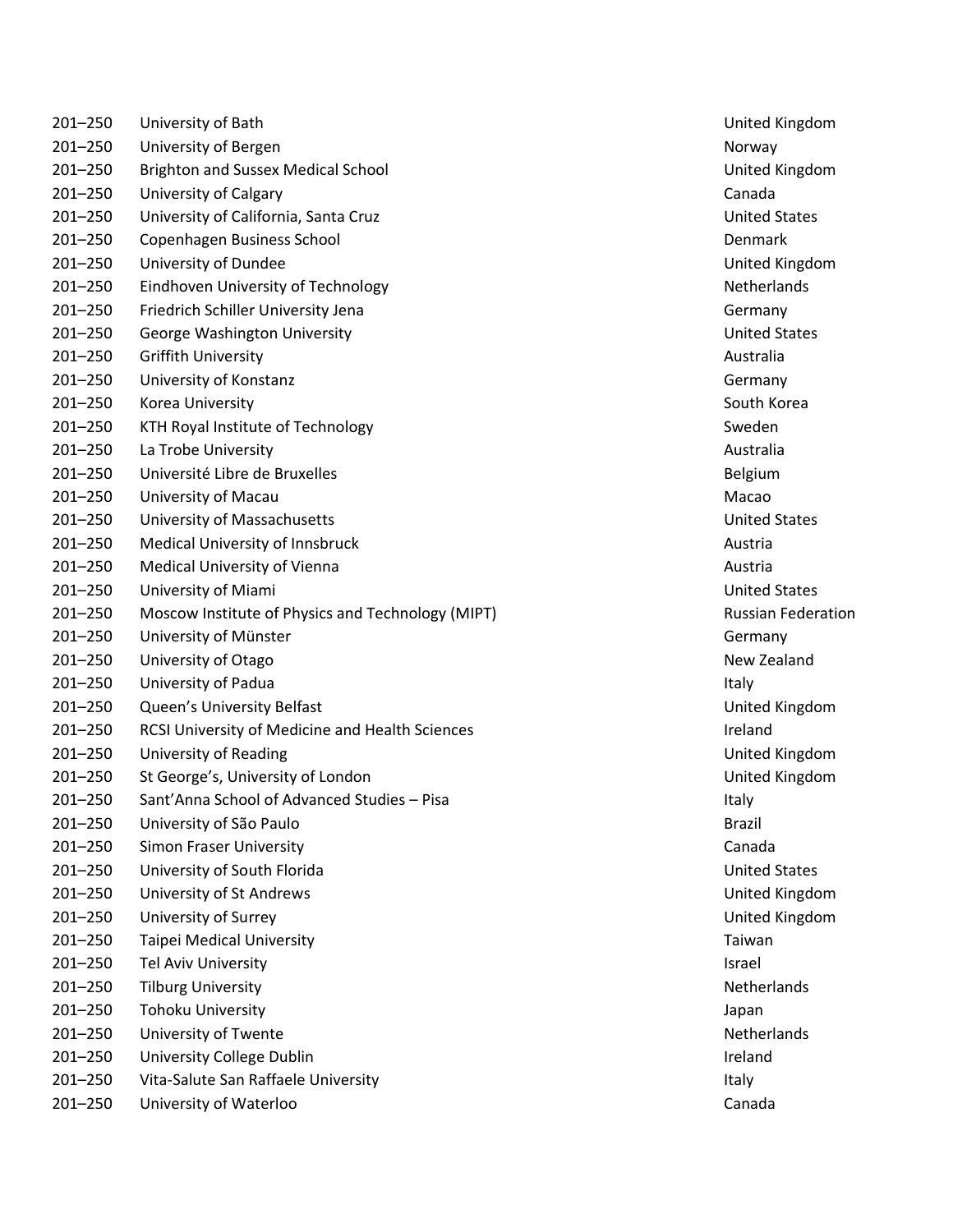| $201 - 250$ | <b>Western University</b>                             | Canada               |
|-------------|-------------------------------------------------------|----------------------|
| $201 - 250$ | Western Sydney University                             | Australia            |
| $201 - 250$ | University of Wollongong                              | Australia            |
| 251-300     | Australian Catholic University                        | Australia            |
| 251-300     | <b>Beijing Normal University</b>                      | China                |
| 251-300     | <b>Boston College</b>                                 | <b>United States</b> |
| 251-300     | <b>Brandeis University</b>                            | <b>United States</b> |
| 251-300     | University at Buffalo                                 | <b>United States</b> |
| 251-300     | University of California, Riverside                   | <b>United States</b> |
| 251-300     | <b>Chalmers University of Technology</b>              | Sweden               |
| 251-300     | University of Colorado Denver/Anschutz Medical Campus | <b>United States</b> |
| 251-300     | <b>Curtin University</b>                              | Australia            |
| 251-300     | <b>Dalhousie University</b>                           | Canada               |
| 251-300     | Deakin University                                     | Australia            |
| 251-300     | University of Duisburg-Essen                          | Germany              |
| 251-300     | Heinrich Heine University Düsseldorf                  | Germany              |
| 251-300     | École des Ponts ParisTech                             | France               |
| 251-300     | <b>Flinders University</b>                            | Australia            |
| 251-300     | Florida State University                              | <b>United States</b> |
| 251-300     | George Mason University                               | <b>United States</b> |
| 251-300     | University of Hawai'i at Mānoa                        | <b>United States</b> |
| 251-300     | <b>Howard University</b>                              | <b>United States</b> |
| 251-300     | University of Iowa                                    | <b>United States</b> |
| 251-300     | James Cook University                                 | Australia            |
| 251-300     | University of Kiel                                    | Germany              |
| 251-300     | Kyung Hee University                                  | South Korea          |
| 251-300     | Lappeenranta-Lahti University of Technology LUT       | Finland              |
| 251-300     | Université Laval                                      | Canada               |
| 251-300     | Linköping University                                  | Sweden               |
| 251-300     | University of Luxembourg                              | Luxembourg           |
| 251-300     | Macau University of Science and Technology            | Macao                |
| 251-300     | University of Navarra                                 | Spain                |
| 251-300     | University of Newcastle                               | Australia            |
| 251-300     | University of New Mexico (Main campus)                | <b>United States</b> |
| 251-300     | Oregon Health and Science University                  | <b>United States</b> |
| 251-300     | University of Oulu                                    | Finland              |
| 251-300     | University of Potsdam                                 | Germany              |
| 251-300     | Queen's University                                    | Canada               |
| 251-300     | Ruhr University Bochum                                | Germany              |
| 251-300     | Sejong University                                     | South Korea          |
| 251-300     | Semmelweis University                                 | Hungary              |
| 251-300     | University of Southern Denmark                        | <b>Denmark</b>       |
| 251-300     | Stellenbosch University                               | South Africa         |

**United States** United States South Korea Luxembourg United States United States South Korea